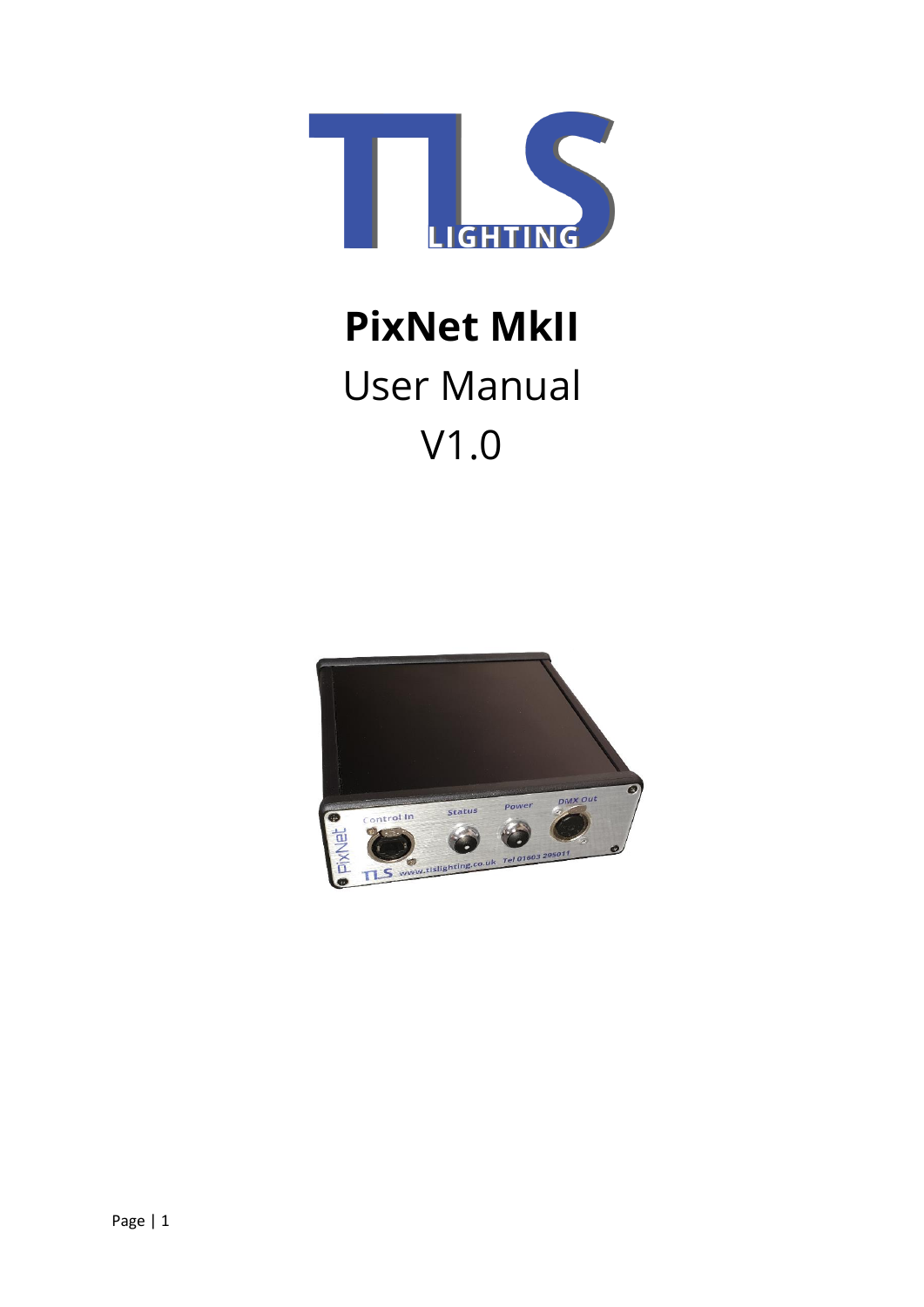# Contents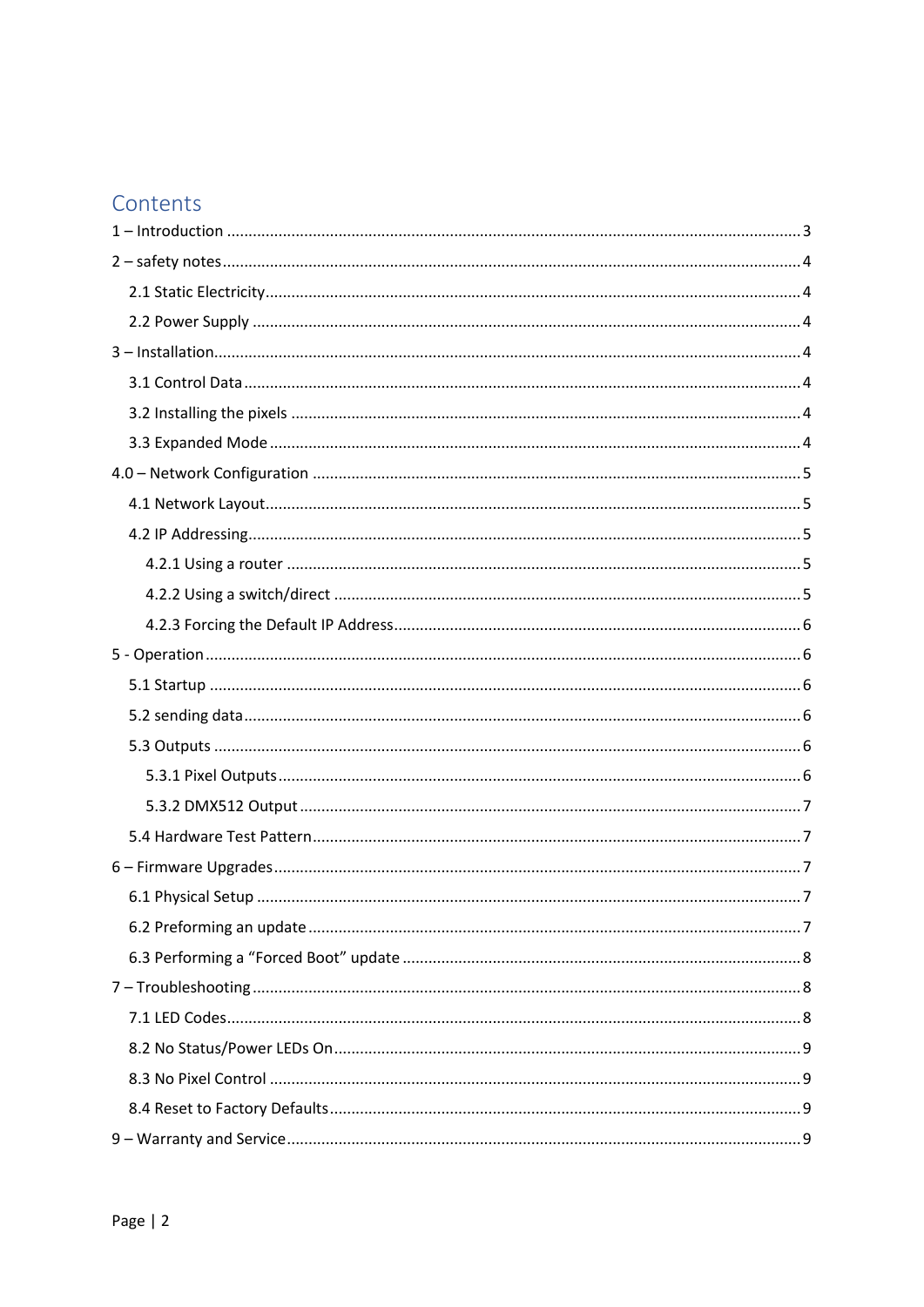# <span id="page-2-0"></span>1 – Introduction

This user manual is for the PixNet MkII unit.

The PixNet MkII controller converts the E1.31 (sACN) or Art-net protocols from a lighting console, media server or computer lighting software into various other data protocols and outputs that data in real time to control pixel lighting fixtures. The PixNet MkII features an output capacity of up to 24 universes of multicast/unicast E1.31 data or Art-net data. It can output an additional universe of DMX512 outputs in sACN/E1.31 mode, bringing the total E1.31 universes up to 25. This combined with an advanced feature-set and very easy to use configuration software make the PixNet MkII an excellent choice for your pixel lighting application. Note that this manual covers the PixNet MkII controller with hardware revision V1.0 only. It only contains information specific to this unit, not the software configuration of PixNet controllers in general which can be found in the 'PixNet Configuration Guide'.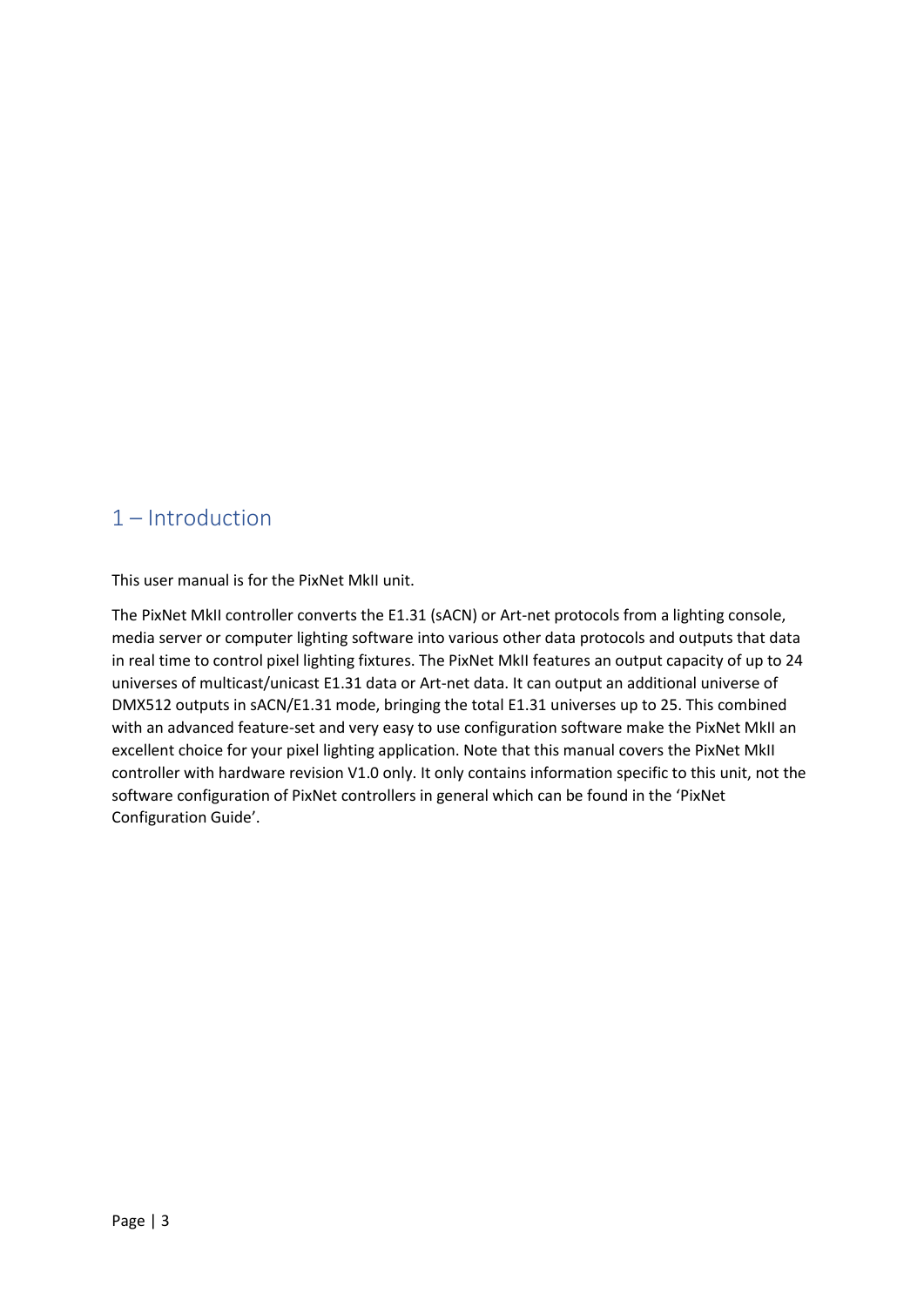## <span id="page-3-0"></span>2 – safety notes

#### <span id="page-3-1"></span>2.1 Static Electricity

The internal workings of the PixNet MkII is static sensitive, we advise you do not open the unit or touch any of the components inside.

#### <span id="page-3-2"></span>2.2 Power Supply

The PixNet MkII can be powered using the provided plug top power supply and can be from 5V to 24V, power will not pass through to your pixels they will require independent power.

### <span id="page-3-3"></span>3 – Installation

#### <span id="page-3-4"></span>3.1 Control Data

Control data to the PixNet MkII is achived via the ethernet port on the front of the unit, the controller supports Streaming CAN (sACN / E1.31) or Art-Net data.

#### <span id="page-3-5"></span>3.2 Installing the pixels

LED Pixels can be connected to the PixNet MkII via the phoenix connector screw terminals on the back of the unit, the connectors are labelled  $1 - 4$  and the pin out is listed on the back of the unit for reference. The pin out for normal mode is shown below.

| Pin             | Pin                                                                    | Pin | Pin |  | Pin   Pin   Pin   Pin   Pin | Pin | Pin | Pin |
|-----------------|------------------------------------------------------------------------|-----|-----|--|-----------------------------|-----|-----|-----|
| $1\overline{ }$ | 2   3   4   5   6   7   8   9   10   11                                |     |     |  |                             |     |     | 12  |
| I CLK           | DAT1   GND   CLK2   DAT2   GND   CLK3   DAT3   GND   CLK4   DAT4   GND |     |     |  |                             |     |     |     |

#### <span id="page-3-6"></span>3.3 Expanded Mode

If your pixels do not use a clock line, you may activate the expanded mode on the controller.

In expanded mode the clock lines are used as a second data line, this means the controller has 8 outputs 2 outputs per connector.

This dose mean that the number of pixels is halved per output so a total of 510 RGB pixels per output.

The advantages of using this mode means the refresh rates are improved, this is good for pixels that do not use a clock line as generally they are slower.

The pin out for expanded mode is shown below.

| Pin      | Pin   | Pin        | Pin                              | Pin | Pin        | Pin                   | Pin   | Pin |         | Pin     |            |
|----------|-------|------------|----------------------------------|-----|------------|-----------------------|-------|-----|---------|---------|------------|
| <b>.</b> |       |            |                                  |     |            |                       |       |     |         |         |            |
| DAT 1    | DAT 2 | <b>GND</b> | $\mid$ DAT 3 $\mid$ DAT 4 $\mid$ |     | <b>GND</b> | $\vert$ DAT 5 $\vert$ | DAT 6 | GND | l DAT 7 | I DAT 8 | <b>GND</b> |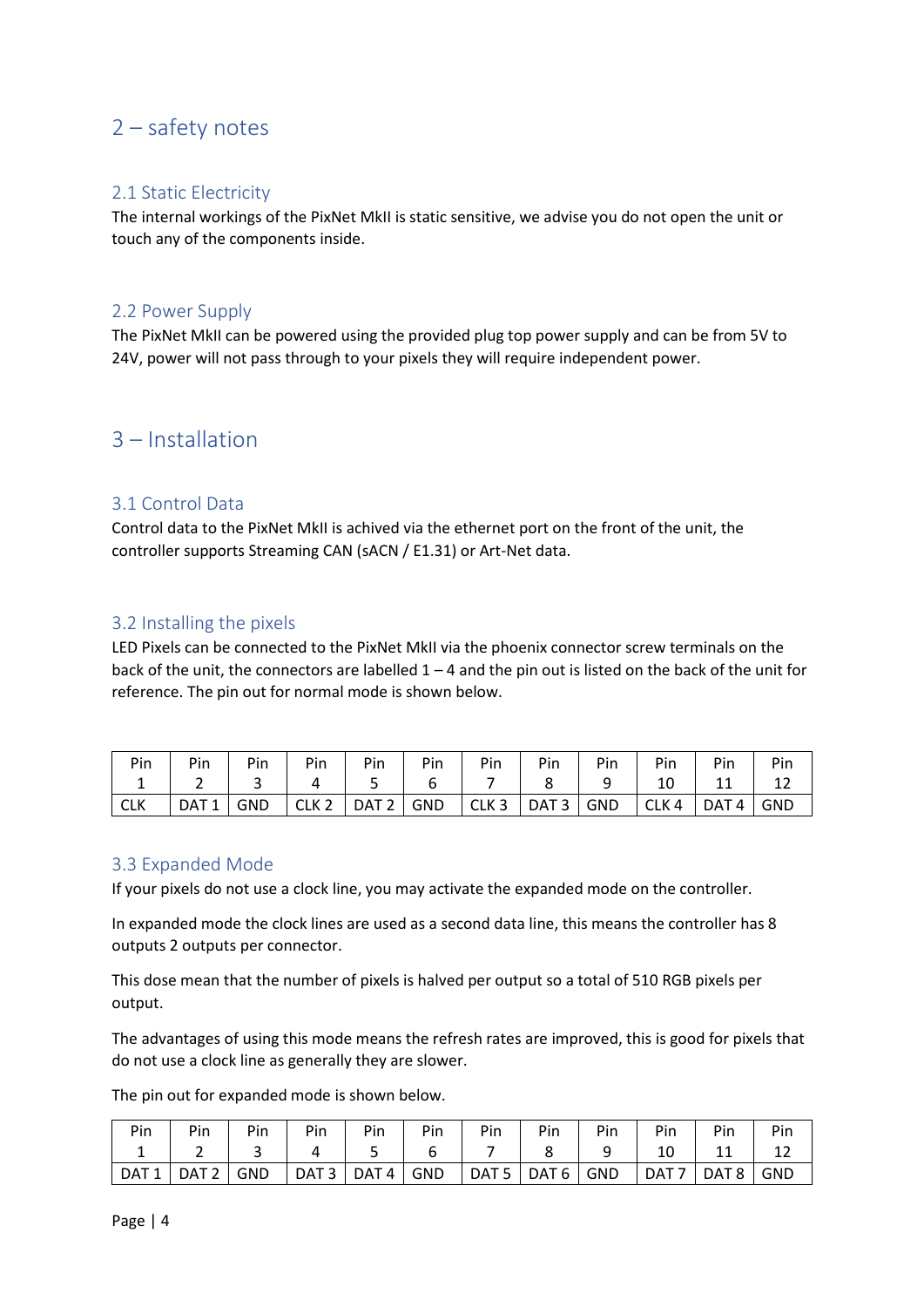## <span id="page-4-0"></span>4.0 – Network Configuration

#### <span id="page-4-1"></span>4.1 Network Layout

Server/Host Machine > Router > Switch > PixNet MkII

Note: PixNet's can also be directly plugged into the router.

The above diagram shows a typical installation of a single PixNet MkII, multiple PixNet's can be plugged into the switch or router and will be detected by your system.

For Large installations where 50 or more cards are used its beneficial to have IGMP snooping enabled in your switch and router.

For single use PixNet's you can directly plug the unit into a machines network adapter.

#### <span id="page-4-2"></span>4.2 IP Addressing

#### <span id="page-4-3"></span>4.2.1 Using a router

Routers have a DHCP server built inside, this means they decide and tell devices what IP and subnet mask to use if asked.

DHCP is enabled by default in all PixNet MkII controllers so it can immediately connect to a network using a router with DHCP enabled.

If DHCP mode is enabled, both LEDs will flash together until the controller receives an IP address, at which point the power LED will remain on solid and the status LED will flash slowly indicating it is in run mode and ready for use.

If a static IP address is assigned to the board, then the power LED will be solid from power up. If a DHCP timeout occurs the power LED will stop flashing and go solid also.

#### <span id="page-4-4"></span>4.2.2 Using a switch/direct

It may be desirable to connect the controller directly to a switch or even directly to the host machine instead of using a router. In this case (for first time configuration) you will need to ensure that the network adapter of your computer is set in the IP range that the controller will default to (controller defaults to 192.168.0.50). This means you PC's IP should be 192.168.0.xxx where xxx is anything between 1 and 254 other than 50. The subnet mask on your PC should be set to 255.255.255.0.

Once you can successfully discover the controller in the Assistant, we recommended setting the controller to a static IP address other than the default.

If you want to connect the PixNet MkII directly to a PC then in addition to setting the computer's IP range as specified above, you may also need to use a crossover network cable as opposed to a straight-through cable.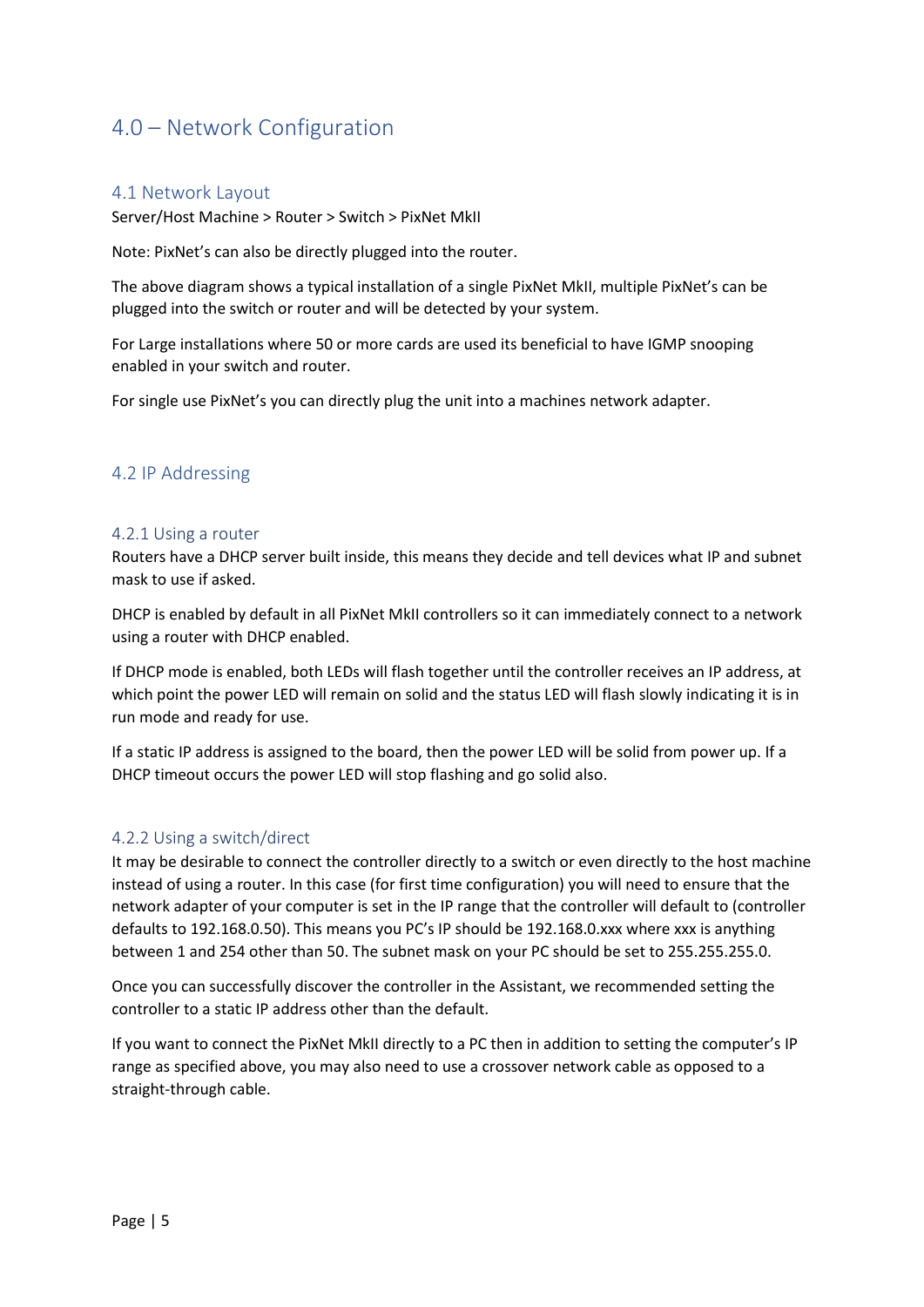#### <span id="page-5-0"></span>4.2.3 Forcing the Default IP Address

In the event that you forget the IP of a controller and you can't see it in the Assistant, it can be forced to its default IP. A simple procedure can be employed on power up:

1. Hold down the "Status" button and power up the board

2. After a few seconds release the button. The controller's IP address will now be 192.168.0.50.

You should now be able to setup your PC's network settings to find the controller at this IP and change the IP settings to what you prefer. After changing the settings or if you power the controller off and on again, the controller will revert to using the saved settings.

## <span id="page-5-1"></span>5 - Operation

#### <span id="page-5-2"></span>5.1 Startup

Upon applying power, if you already have pixels connected they may flash very briefly and then immediately turn off as the controller takes control of the pixels. If no data is being sent to the controller, then the pixels will remain turned off until valid data is received. During normal operation the green power LED will remain on solid and the status LED will flash slowly to indicate the controller is connected to a valid network and is ready to run. If the pixels are not controllable then make sure you have selected the correct pixel IC type in the Assistant config under the 'LEDs' tab. If no incoming data is received for a period of time, the pixels will be turned off automatically unless that option has been disabled in your configuration.

#### <span id="page-5-3"></span>5.2 sending data

Input data is sent from the control PC/server/lighting console to the controller via Ethernet using a "DMX over IP" protocol such as sACN (E1.31) or Art-net.

#### <span id="page-5-4"></span>5.3 Outputs

#### <span id="page-5-5"></span>5.3.1 Pixel Outputs

Each of the 4 outputs can drive up to 1,020 individual RGB pixels, or 765 RGBW pixels (6 DMX Universes of data). This allows for a total of 4,080 pixels to be driven out of the one controller (in addition to 1 DMX512 Universe output.) In expanded mode this limit is halved but the number of outputs is doubled, equaling the same number of total pixels. Driving a full 1,020 pixels out of a single output would also likely require power injection. How much power you need to inject and how often will typically vary depending on the number of pixels used, their voltage and their individual power consumption. The refresh rate of the pixels will depend on the operating frequency of the specific pixel chip type. Higher speed chips will result in higher refresh rates. PIXELS WITH NO CLOCK LINE ARE SLOW. The refresh rates on these pixels is unavoidably slower than clocked pixels.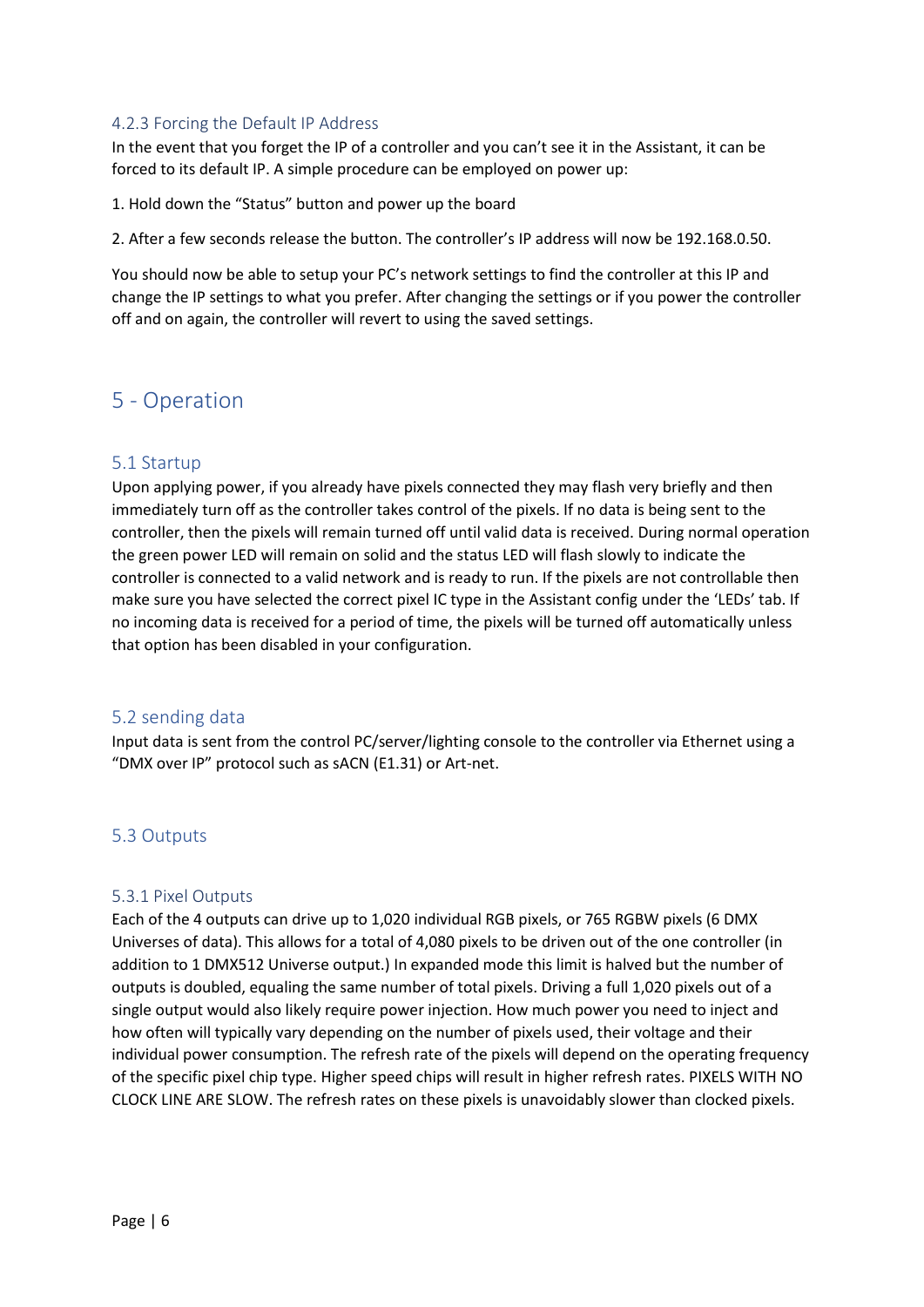#### <span id="page-6-0"></span>5.3.2 DMX512 Output

The PixNet MkII has a DMX output on the front of the unit via an XLR connector.

This output acts as an individual DMX512 universe output, effectively providing the user with an E1.31 to DMX512 bridge (in addition to the normal pixel outputs). These do not convert Art-net data to DMX, only sACN (E1.31).

#### <span id="page-6-1"></span>5.4 Hardware Test Pattern

The controller features a built-in test pattern to assist in troubleshooting during an installation. To put the controller into this mode, press and hold the 'Status' button for 3 seconds (after the controller is already running.) The controller will then enter the test pattern mode and will display red, green, blue and white sequentially in a repeating pattern on all pixels on each of the 4 outputs. Pressing the button while in this mode will then cycle through each of the four colours successively (on all outputs simultaneously) before returning to the current pattern again. To exit the test mode press and hold the 'Power' button down again for 3 seconds and then release. The hardware test requires that the pixel driver chip type and number of pixels per output are set correctly in the configuration. In this way you can test if that part of your configuration is correct and isolate other possible problems with the incoming Ethernet data side.

## <span id="page-6-2"></span>6 – Firmware Upgrades

The controller is capable of firmware updates, the firmware updates add security updates and bug fixes, we do not release these on our website as they can go wrong, for support on this speak to your dealer.

#### <span id="page-6-3"></span>6.1 Physical Setup

To preform a firmware update, connect your PixNet MkII to a computer and use the assistant.

#### <span id="page-6-4"></span>6.2 Preforming an update

1. Open the PixNet Assistant. Click "Search" and once the desired controller appears in the main window, double click on it.

2. A configuration window will appear. Click on the "Misc" tab and then locate the "Upgrade Firmware" button and click on it. A "firmware update" window will appear (as shown in Figure 8).

3. Click "browse" to locate the firmware file you wish to download.

4. Click on the "update" button.

5. Once the download is complete, a message box will pop up saying it has completed successfully.

6. The controller will automatically reboot itself and then start running the new firmware application immediately.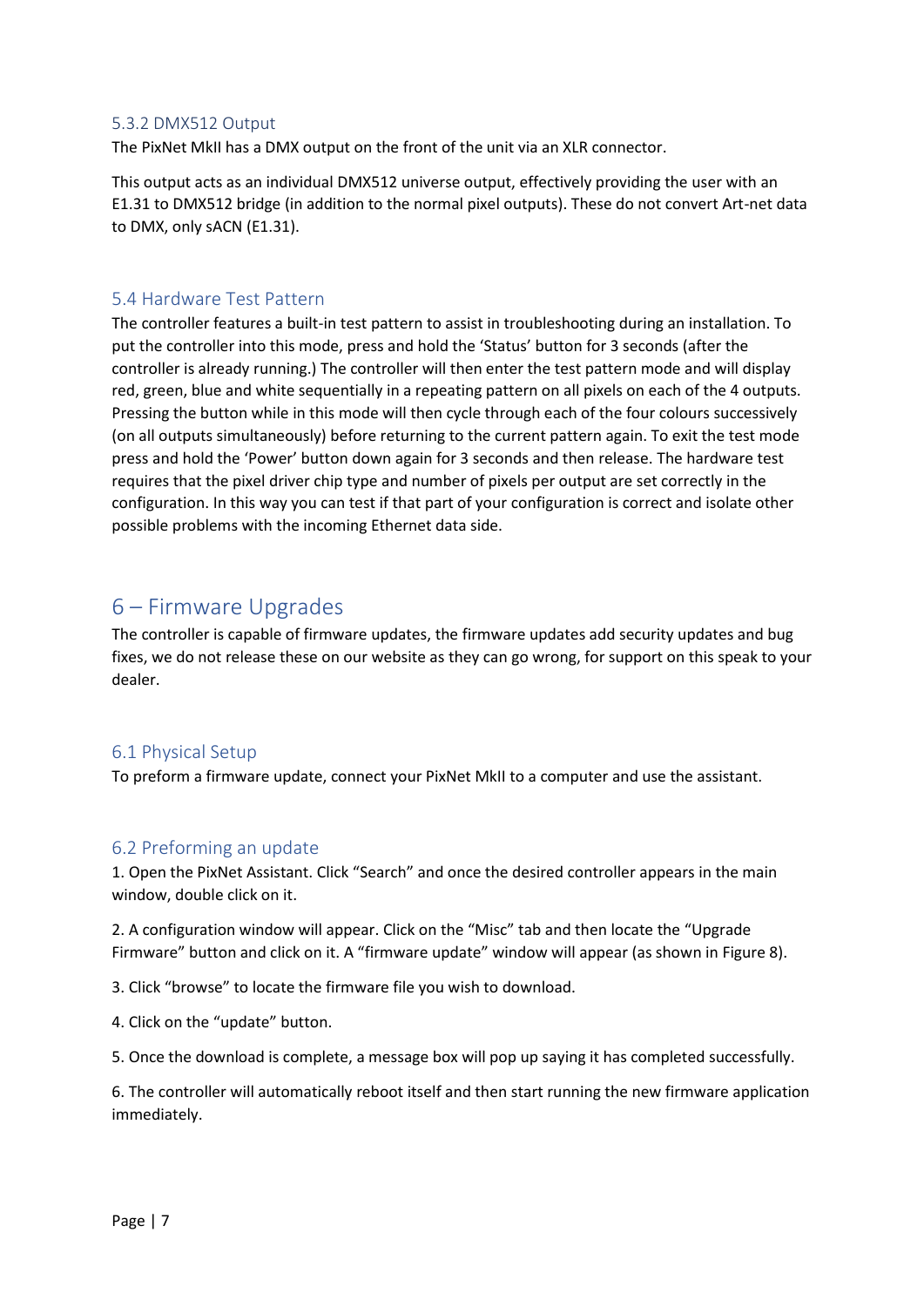7. The settings will be kept from before. If there is something wrong with the upgraded firmware, repeat the process again if it is still visible in the Assistant. Otherwise, refer to the troubleshooting section for further information.

#### <span id="page-7-0"></span>6.3 Performing a "Forced Boot" update

1. Power down the controller.

2. Hold down the "Power" button.

3. Apply power, the status and power LEDs should be flashing alternately to indicate the controller is in bootloader mode. It is now ready for a firmware upgrade. The bootloader will default to an IP address of 192.168.0.50 so you must ensure you are running it on a network in the same address range as this IP address (eg. 192.168.0.10).

4. Using the Assistant, click search in the main window and you should see the controller appear with "bootloader" in the firmware column. Double clicking on it will bring up the file browse window as shown in Figure 8.

5. Click browse to locate the firmware file.

6. Click on the "update" button.

7. Once the download is complete, a message box will pop up saying it has completed successfully.

8. The controller will automatically reboot itself and then start running the new firmware application immediately.

9. The settings will be kept from before.

If you have performed a forced update and there are still problems, then you should try a factory reset as described in section below. This will reset all settings back to the factory default ones after you've updated already to the latest firmware.

## <span id="page-7-1"></span>7 – Troubleshooting

#### <span id="page-7-2"></span>7.1 LED Codes

Generally, controller status troubleshooting requires looking at the status and power LEDs on the controller. Please refer to the table below for condition codes for the onboard status and power LEDs.

| POWER LED (GREEN)        | <b>STATUS LED (RED)</b>   | <b>CONDITION</b>                    |
|--------------------------|---------------------------|-------------------------------------|
| Solid                    | Flashing                  | Normal Operation, OK                |
| Solid                    | Slow Flashing             | <b>Test Mode Running</b>            |
| <b>Flashing Together</b> | <b>Flashing Together</b>  | DHCP Looking for IP                 |
| Solid                    | Solid                     | <b>Main Application Not Running</b> |
| Solid                    | Off                       | <b>Main Application Not Running</b> |
| Off                      | Solid                     | <b>Main Application Not Running</b> |
| <b>Alternat Flashing</b> | <b>Alternate Flashing</b> | <b>Bootloader Mode</b>              |
| Off                      | Off                       | No Power                            |